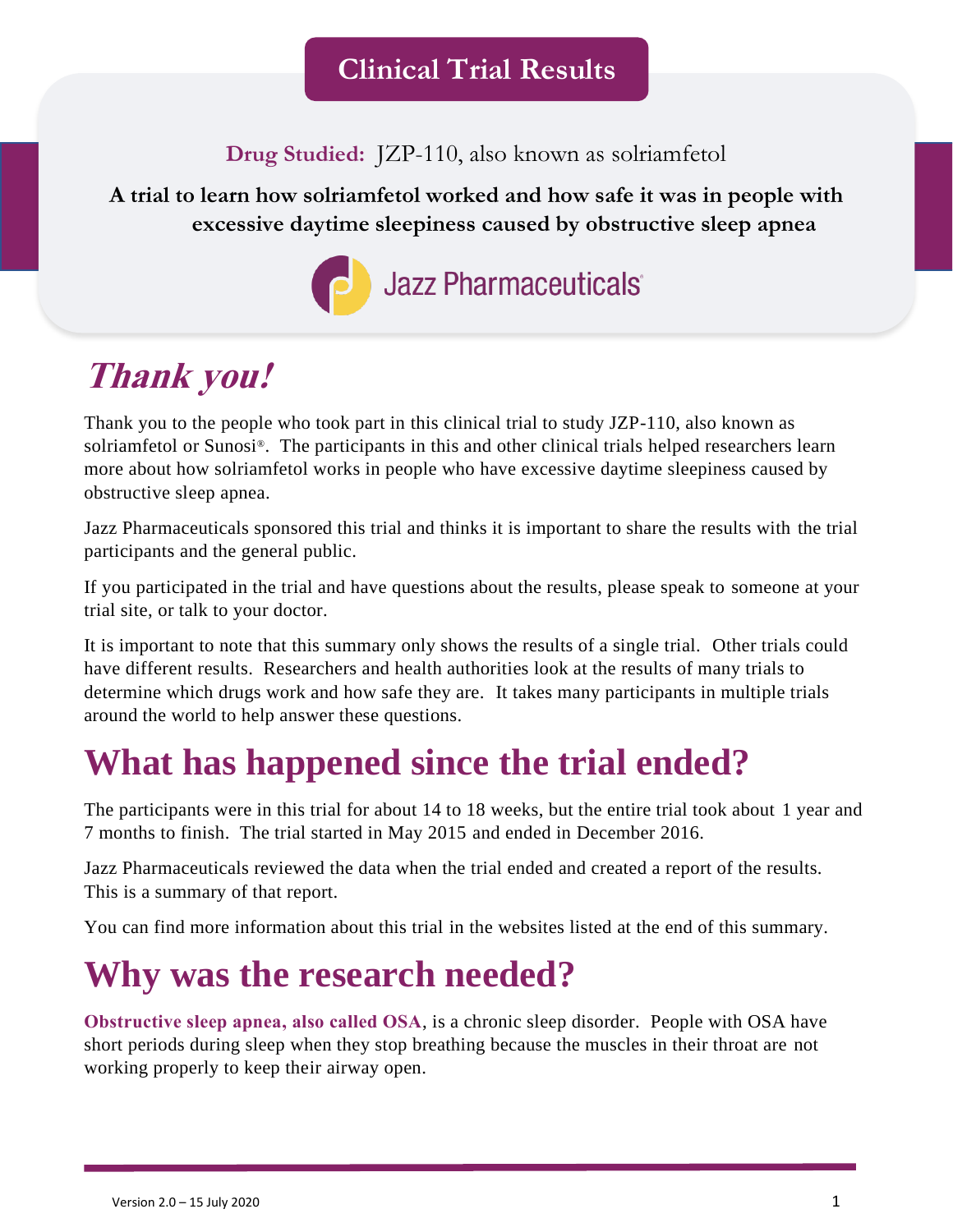There are treatments to help manage OSA and improve nighttime breathing. One of these treatments is **continuous positive airway pressure, also called CPAP**. A CPAP machine gently blows air into a person's nose and mouth through a mask to help keep their airway open while they sleep.

Even with treatment, people with OSA often feel like they have not gotten a good night's sleep. One of the symptoms of OSA is feeling very sleepy during the day, a condition known as **excessive daytime sleepiness**. Excessive daytime sleepiness can cause people with OSA to fall asleep when they are supposed to be awake. It can also make it difficult for them to do many of the things they need to do every day.

Solriamfetol is a drug that is thought to affect 2 chemicals in the brain that help keep people awake during the day. Solriamfetol was not designed or studied as a treatment for the causes of OSA. But researchers studied it as a possible treatment for excessive daytime sleepiness caused by OSA.

The main questions the researchers wanted to answer in this trial were:

- Did solriamfetol help the participants stay awake during the day?
- Did solriamfetol help the participants feel less sleepy during the day?
- What medical problems did the participants have during the trial?

### **Who took part in the trial?**

To answer these questions, the researchers asked for the help of 297 men and 177 women with excessive daytime sleepiness caused by OSA.

There were 474 participants in this trial from 59 trial sites in the United States, Germany, Canada, and the Netherlands. Everyone in this trial was 20 to 75 years old when they joined.

### **What kind of trial was this?**

This was a Phase 3 trial. In a Phase 3 trial, a drug is usually tested in a large number of participants with a specific disease or condition. Drugs tested in Phase 3 trials have already been studied in smaller trials. Phase 3 trial participants help researchers learn more about how a drug works and how safe it is.

This was also a "double-blind" trial. This means that none of the participants, doctors, or other staff knew during the trial which treatment each participant was taking. Some trials are done this way because knowing what treatment each participant is taking can affect the results. When the trial ended, the sponsor found out which treatment each participant took so they could report the trial results.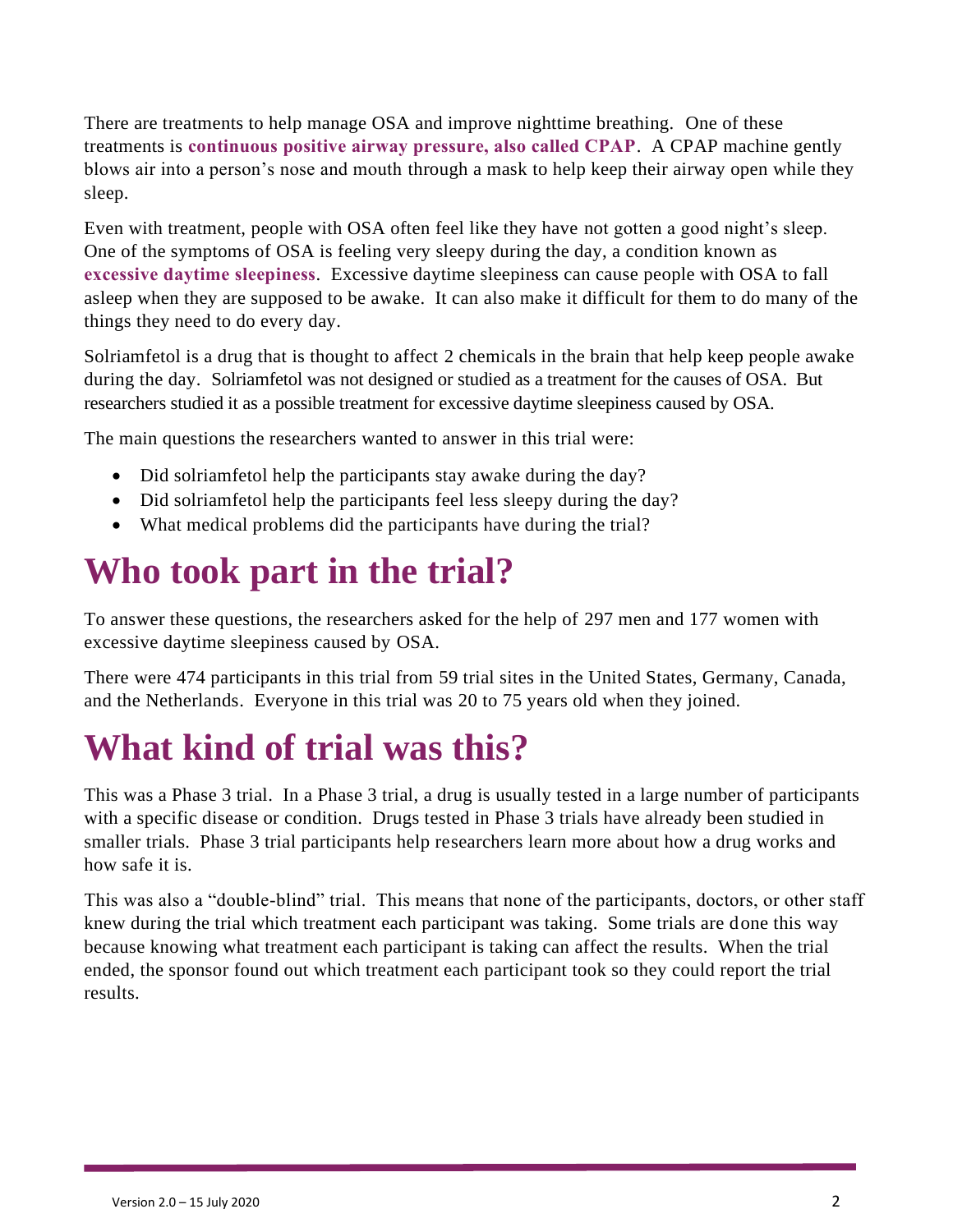The participants in this trial took one of the following treatments every morning:

- Solriamfetol 37.5 milligrams
- Solriamfetol 75 milligrams
- Solriamfetol 150 milligrams
- Solriamfetol 300 milligrams
- A **placebo**

A placebo looks like the trial drug but does not have any real medicine in it. When participants take a placebo, they follow the same steps in a trial as someone who takes the trial medicine. The only difference is whether or not the participant gets the trial drug. This helps researchers better understand the actual effects of the drug.

The researchers used a computer program to randomly choose the treatment each participant would take.

# **What happened during the trial?**

**Before treatment started,** people who wanted to join the trial met with a trial doctor. The doctors made sure that everyone who joined the trial had OSA and excessive daytime sleepiness that could not be explained by other common causes, such as too little sleep at night, a work schedule that interfered with regular nighttime sleep, or a medical problem besides OSA.

They also made sure the participants were using or had at least tried to use a treatment for OSA such as CPAP therapy. They gave the participants a full check-up to make sure they were healthy enough to join the trial.

This part took up to 1 month.

**During treatment,** the participants took their assigned treatment every morning for 12 weeks. They visited the trial site 5 more times. During these visits, the trial staff checked the participants' health by measuring their vital signs – such as temperature and blood pressure – and looking at their heart activity with a test called an "electrocardiogram".

The participants:

- Told the trial staff how they were feeling and what medications they were taking
- Completed questionnaires
- Gave blood and urine samples

During 3 of these visits, the participants stayed overnight at the trial site so the trial doctors could study their nighttime sleep and daytime sleepiness.

The nighttime sleep study, which is called "polysomnography", measured brain function, eye movements, muscle activity, heart function, and blood oxygen levels during sleep.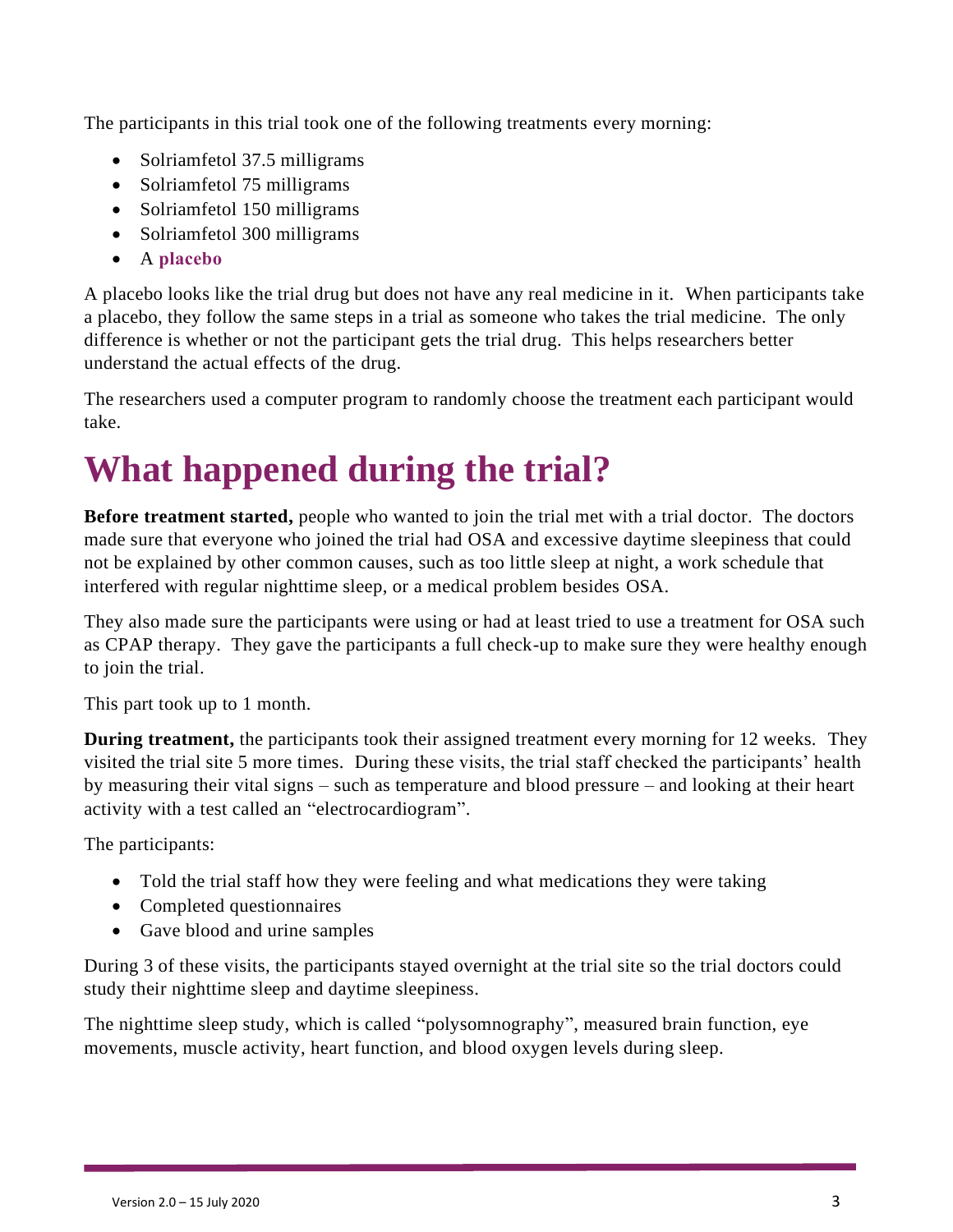Daytime sleepiness was measured with the **Maintenance of Wakefulness Test**, which measured each participant's ability to stay awake during the day in a dark and quiet room. This test helps researchers understand how well someone functions and stays alert during quiet times of the day when they are less active.

Throughout the trial, the trial staff also contacted the participants by phone to ask how they were feeling and what medications they were taking.

**After treatment ended,** the participants visited the trial site 1 more time as part of this study. This happened about 2 weeks after they finished treatment.

**After Before Treatment During Treatment Treatment** Participants took their assigned treatment every morning 58 participants took solriamfetol 37.5 milligrams 62 participants took solriamfetol 75 milligrams 2 weeks People met with trial doctors after treatment 117 participants took solriamfetol 150 milligrams to see if they could join ended 118 participants took solriamfetol 300 milligrams 119 participants took a placebo I visit to the 5 visits to the trial site, including 3 overnight visits I visit to the trial site trial site  $\sim$  1 month 12 weeks

The figure below shows how the trial was done.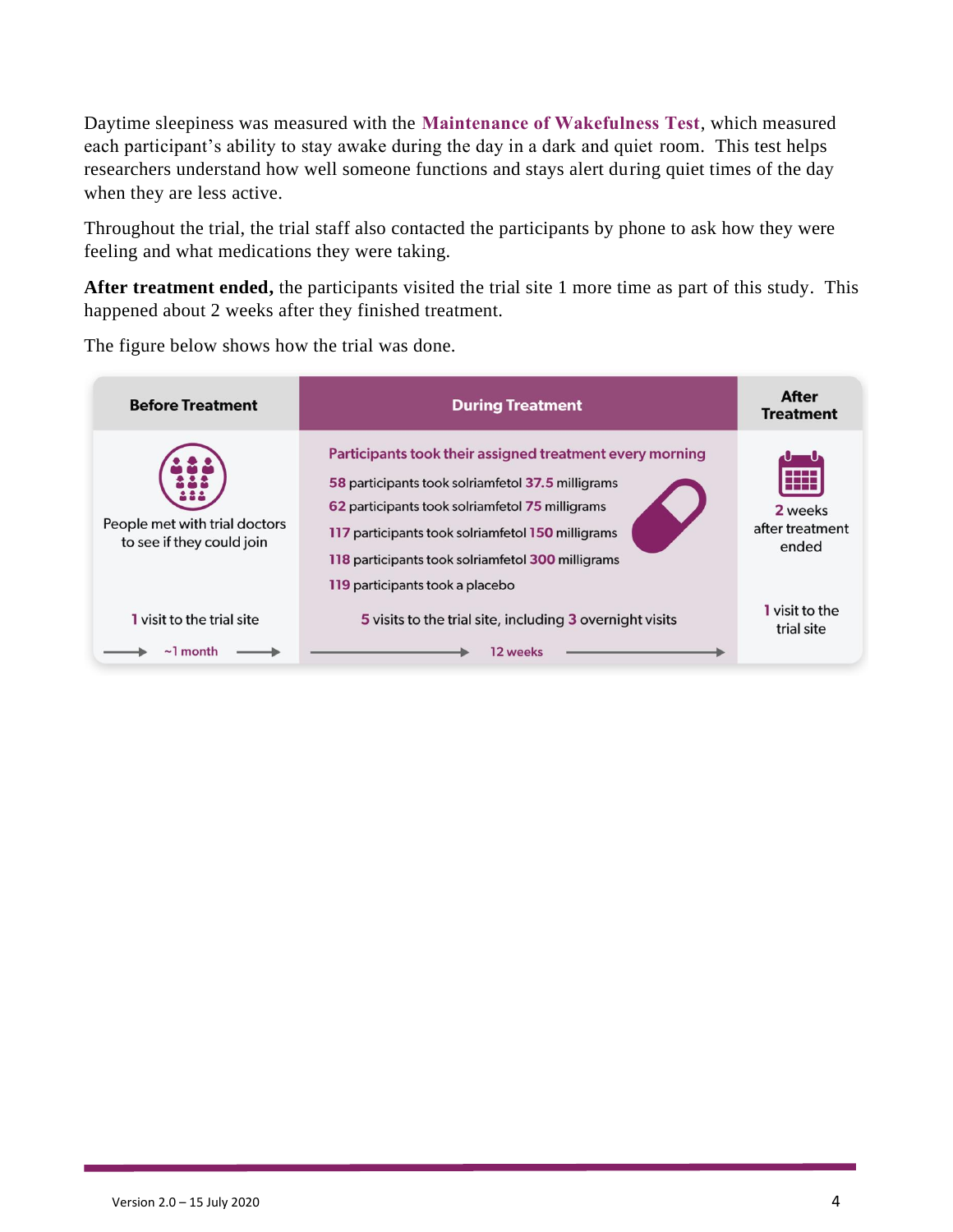### **What were the results of the trial?**

This is a summary of the overall results of the trial. Results for each participant may have been different and are not in this summary. You can find more information about this trial – including other questions the researchers wanted to answer – in the websites listed at the end of this summary.

Researchers look at the results of many trials to decide which treatments work best and are safest. Other trials could have different results.

### **Did solriamfetol help the participants stay awake during the day?**

To answer this question, the trial doctors looked at how long the participants were able to stay awake during the **Maintenance of Wakefulness Test (MWT)**. This is called the **MWT sleep latency**.

The doctors measured the participants' MWT sleep latency from 1 to 9 hours after they took their assigned treatment in the morning. Then they looked at how MWT sleep latency changed after 12 weeks for the participants who took solriamfetol compared with the participants who took a placebo.

If a participant's MWT sleep latency increased over time, it means that they were able to stay awake longer during the test.

After 12 weeks of treatment, the average amount of time that participants could stay awake increased more for participants who took solriamfetol each morning than for participants who took a placebo.



Change in Maintenance of Wakefulness Test (MWT) sleep latency after 12 weeks of treatment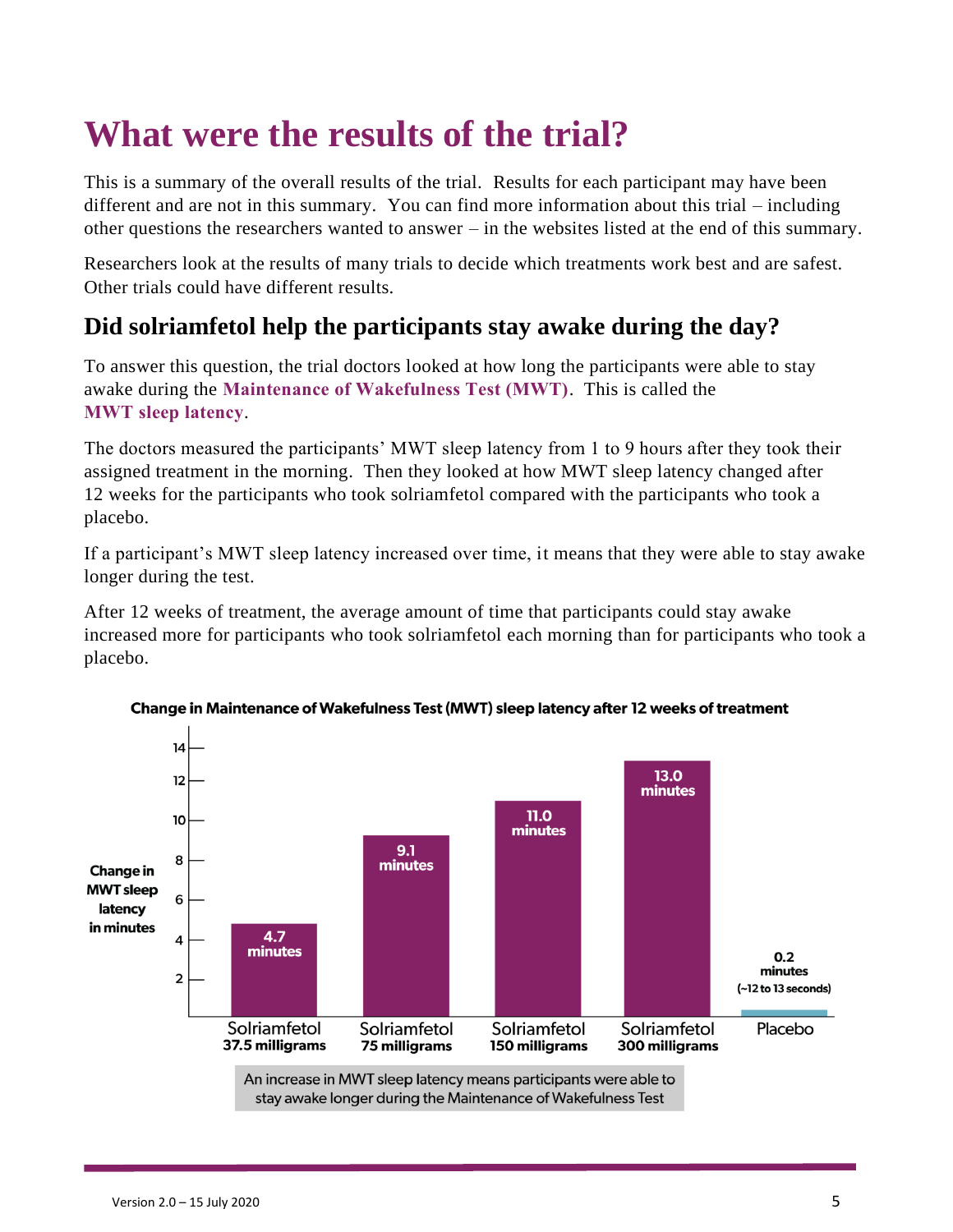### **Did solriamfetol help the participants feel less sleepy during the day?**

To answer this question, the trial doctors looked at how the participants responded to a questionnaire called the **Epworth Sleepiness Scale**. This questionnaire asked the participants to rate how likely they were to fall asleep in different situations.

Higher scores mean more daytime sleepiness.

After 12 weeks of treatment, average daytime sleepiness scores dropped more for the participants who took solriamfetol each morning than for the participants who took a placebo.



#### Change in Epworth Sleepiness Scale scores after 12 weeks of treatment

### **What were the other results of the trial?**

The participants also completed a questionnaire that asked them to rate how they thought their overall condition had changed from the start of treatment to the end of treatment. The researchers looked at questionnaire responses from 459 of the 474 participants.

After 12 weeks, more participants who took solriamfetol each morning rated their condition as improved compared with the participants who took a placebo:

- 31 of 56 participants (55%) who took solriamfetol 37.5 milligrams reported improvement
- 42 of 58 participants (72%) who took solriamfetol 75 milligrams reported improvement
- 104 of 116 participants (90%) who took solriamfetol 150 milligrams reported improvement
- 102 of 115 participants (89%) who took solriamfetol 300 milligrams reported improvement
- 56 of 114 participants (49%) who took a placebo reported improvement

But the difference between the group that took the lowest dose of solriamfetol (37.5 milligrams) and the group that took a placebo was too small for the researchers to know whether this difference was caused by the trial drug.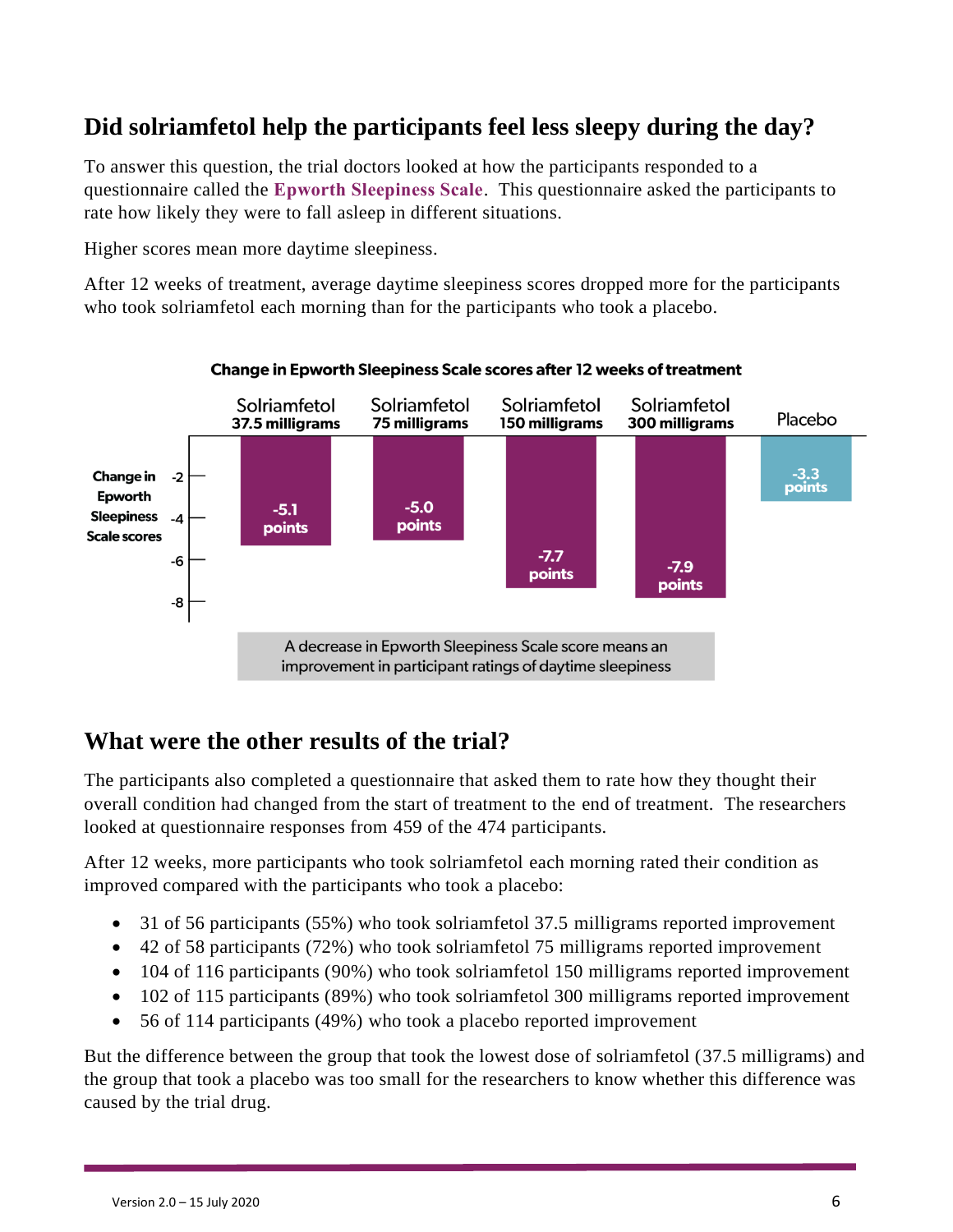# **What medical problems did the participants have during the trial?**

This section is a summary of the medical problems the participants had during treatment. These medical problems are called **adverse events**. An adverse event is considered "serious" when it is life threatening, causes lasting problems, or requires hospital care.

A lot of research is needed to know whether a treatment causes a medical problem. So, when new drugs are being studied, researchers keep track of all of the medical problems that participants have during a trial.

The websites listed at the end of this summary may have more information about the medical problems that happened in this trial.

| How many participants had any serious adverse events? |  |
|-------------------------------------------------------|--|
|                                                       |  |

| <b>Solriamfetol</b>                      | <b>Solriamfetol</b>           | <b>Solriamfetol</b>                       | <b>Solriamfetol</b>          | <b>Placebo</b>                            |
|------------------------------------------|-------------------------------|-------------------------------------------|------------------------------|-------------------------------------------|
| 37.5 milligrams                          | 75 milligrams                 | 150 milligrams                            | 300 milligrams               |                                           |
| 2 out of 58<br>participants<br>$(3.4\%)$ | $0$ out of 62<br>participants | 1 out of 117<br>participants<br>$(0.9\%)$ | 0 out of 118<br>participants | 2 out of 119<br>participants<br>$(1.7\%)$ |

None of the participants died during the trial.

### **What serious adverse events happened during the trial?**

These were the serious adverse events that happened during treatment:

- 1 participant who took solriamfetol 37.5 milligrams had a blockage in a bile duct, which is a tube that connects the liver to the gut
- 1 participant who took solriamfetol 37.5 milligrams had an infection in the heart called *Streptococcus* endocarditis
- 1 participant who took solriamfetol 150 milligrams had high blood sugar
- 1 participant who took a placebo had swelling of the thyroid gland in the neck, also called a goiter
- 1 participant who took a placebo had 3 serious adverse events: a car accident, back pain, and pain along a nerve that runs from the lower back down the legs (also known as sciatica)

The trial doctors thought these serious adverse events were not related to treatment with solriamfetol.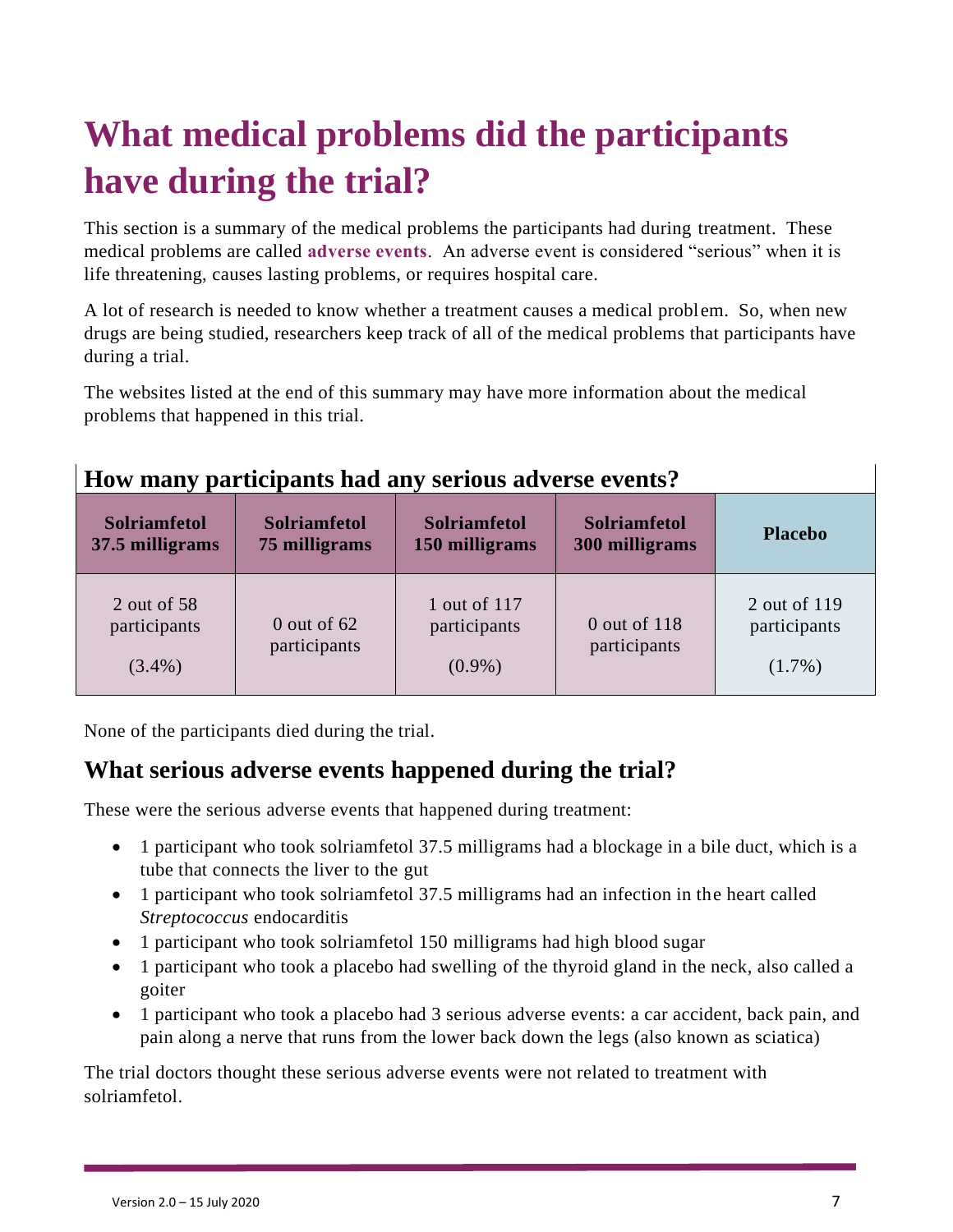### **How many participants had any adverse events?**

The table below shows how many participants in each group had adverse events and how many participants stopped their trial treatment because of adverse events.

| How many participants had at least 1 adverse event? |                     |                     |                     |                |  |
|-----------------------------------------------------|---------------------|---------------------|---------------------|----------------|--|
| Solriamfetol 37.5                                   | <b>Solriamfetol</b> | <b>Solriamfetol</b> | <b>Solriamfetol</b> | <b>Placebo</b> |  |
| milligrams                                          | 75 milligrams       | 150 milligrams      | 300 milligrams      |                |  |
| 37 out of 58                                        | 30 out of 62        | 83 out of 117       | 91 out of 118       | 57 out of 119  |  |
| participants                                        | participants        | participants        | participants        | participants   |  |
| $(63.8\%)$                                          | $(48.4\%)$          | $(70.9\%)$          | $(77.1\%)$          | $(47.9\%)$     |  |

**How many participants stopped taking their trial treatment because of an adverse event?**

| <b>Solriamfetol</b> | <b>Solriamfetol</b> | <b>Solriamfetol</b> | <b>Solriamfetol</b> | <b>Placebo</b> |
|---------------------|---------------------|---------------------|---------------------|----------------|
| 37.5 milligrams     | 75 milligrams       | 150 milligrams      | 300 milligrams      |                |
| 3 out of 58         | 2 out of $62$       | 5 out of 117        | 15 out of 118       | 4 out of 119   |
| participants        | participants        | participants        | participants        | participants   |
| $(5.2\%)$           | $(3.2\%)$           | $(4.3\%)$           | $(12.7\%)$          | $(3.4\%)$      |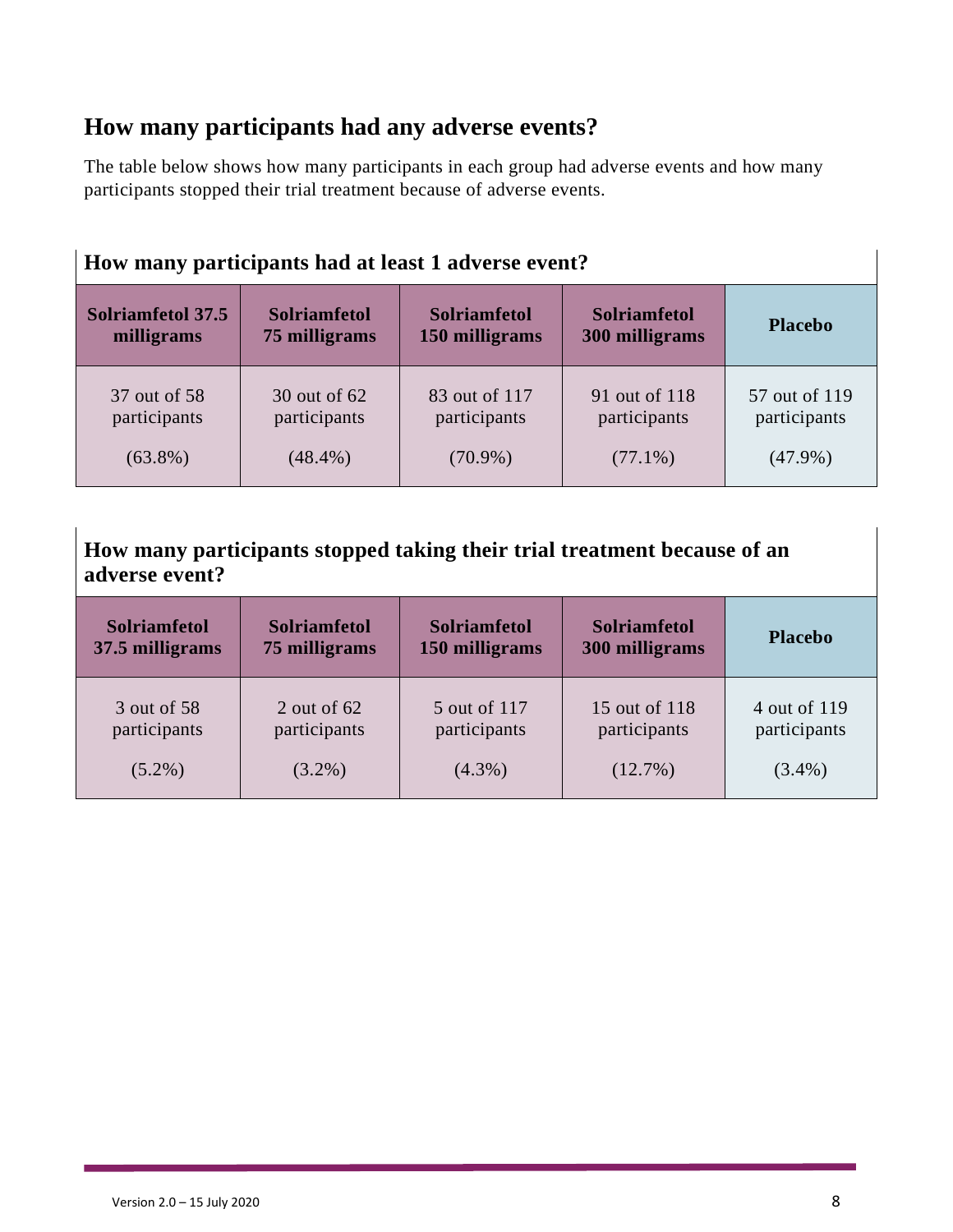### **What adverse events did the participants have?**

The table below shows the most common adverse events that happened in at least 10% of the participants in any treatment group. There were other adverse events, but they happened in fewer participants.

|          | <b>Solriamfetol</b><br>37.5 milligrams<br>Out of 58<br>participants | <b>Solriamfetol</b><br>75 milligrams<br>Out of 62<br>participants | <b>Solriamfetol</b><br>150 milligrams<br>Out of 117<br>participants | <b>Solriamfetol</b><br>300 milligrams<br>Out of 118<br>participants | <b>Placebo</b><br>Out of 119<br>participants |
|----------|---------------------------------------------------------------------|-------------------------------------------------------------------|---------------------------------------------------------------------|---------------------------------------------------------------------|----------------------------------------------|
| Headache | 4 participants                                                      | 5 participants                                                    | 10 participants                                                     | 17 participants                                                     | 10 participants                              |
|          | $(6.9\%)$                                                           | $(8.1\%)$                                                         | $(8.5\%)$                                                           | $(14.4\%)$                                                          | $(8.4\%)$                                    |
| Nausea   | 3 participants                                                      | 3 participants                                                    | 10 participants                                                     | 12 participants                                                     | 7 participants                               |
|          | $(5.2\%)$                                                           | $(4.8\%)$                                                         | $(8.5\%)$                                                           | $(10.2\%)$                                                          | $(5.9\%)$                                    |
| Loss of  | 1 participant                                                       | 3 participants                                                    | 9 participants                                                      | 14 participants                                                     | 1 participant                                |
| appetite | $(1.7\%)$                                                           | $(4.8\%)$                                                         | $(7.7\%)$                                                           | $(11.9\%)$                                                          | $(0.8\%)$                                    |
| Anxiety  | 1 participant<br>$(1.7\%)$                                          | 2 participants<br>$(3.2\%)$                                       | 6 participants<br>$(5.1\%)$                                         | 16 participants<br>$(13.6\%)$                                       | 0 participants                               |

#### **The most common adverse events in this trial**

### **How has this trial helped?**

The results of this trial helped the researchers learn more about how solriamfetol works in people with excessive daytime sleepiness caused by OSA. Clinical trials like this are important to help researchers understand which treatments work best and are safest for patients.

Researchers and health authorities look at the results of many trials to understand how a drug works. This summary only shows the main results from this trial. Other trials might provide different results. If you have questions about these results, please speak with the doctor or staff at your trial site, or talk to your doctor.

Clinical trials with solriamfetol are ongoing, and more trials are planned.